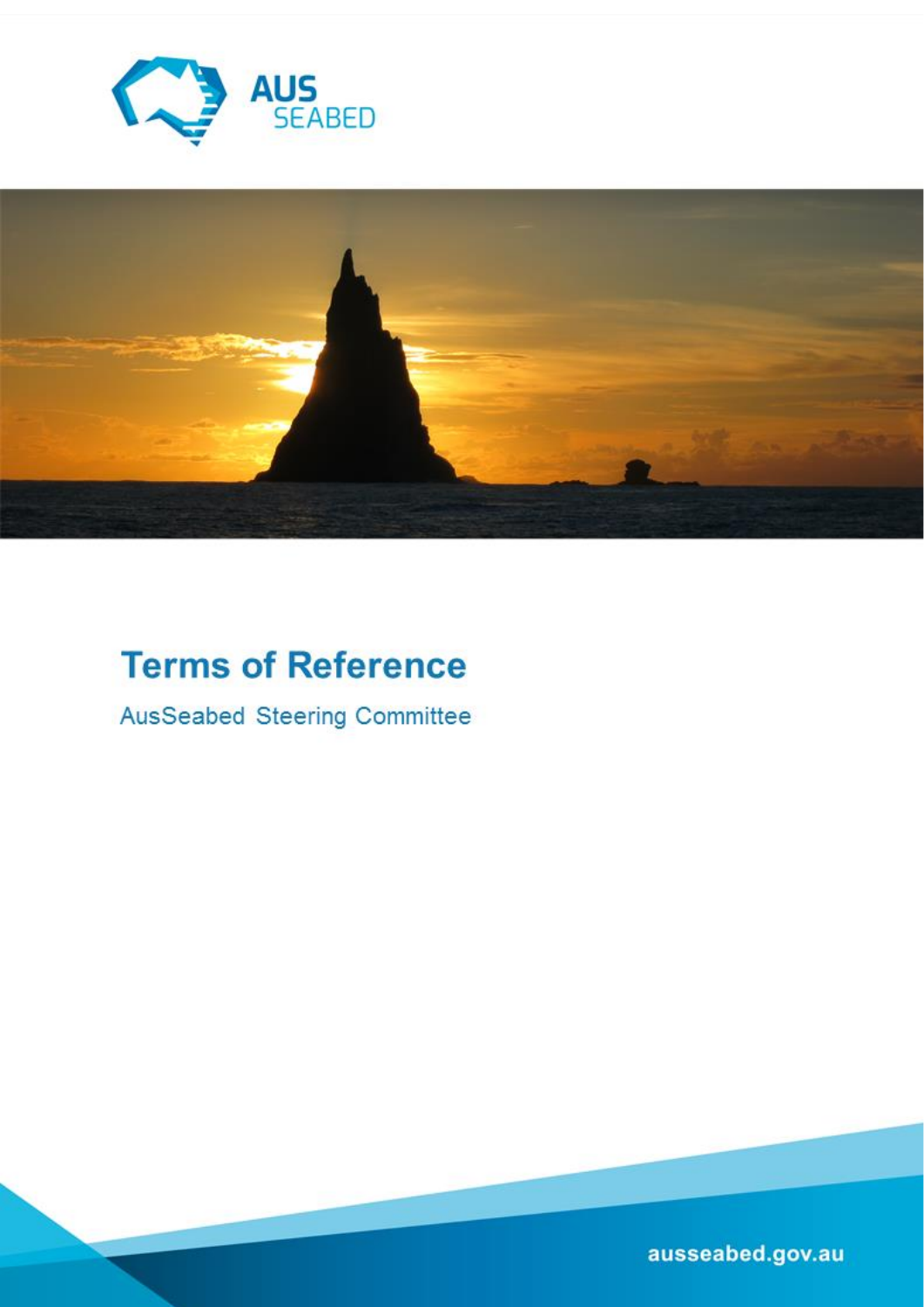# AusSeabed Steering Committee Terms of Reference

### 1 Background

The AusSeabed Steering Committee (the Committee) has been established to provide an effective representative governing body of the AusSeabed program [\(http://www.ausseabed.gov.au\)](http://www.ausseabed.gov.au/). Amendments to the Steering Committee Terms of Reference (TOR) can be brought forward for voting at the Annual General Meeting that will accompany the AusSeabed partnership workshop held alongside the AMSA conference each year.

## 2 Purpose

The role of the Committee is to provide strategic direction and leadership to guide AusSeabed to best achieve the vision for national bathymetric data to 'collect once, use many times'. The Committee will work to promote AusSeabed across all seabed mapping sectors and data users as well as encourage sharing of technical knowledge, data, and resources.

## 3 Goals

The Steering Committee will support, promote and look for new opportunities to advance the key goals of AusSeabed [\(http://www.ausseabed.gov.au/about\)](http://www.ausseabed.gov.au/about).

### 4 Membership

The Committee membership will be assigned to the workplace, not the person. Membership will consist of an equal and fair representation of the various sectors (e.g. government; university; industry) that participate in the AusSeabed initiative.

The Committee will also include three Standing Members, one each from the Australian Hydrographic Office, the Commonwealth Scientific and Industrial Research Organisation/Marine National Facility and Geoscience Australia to reflect the major levels of resourcing and national perspectives these organisations bring to AusSeabed.

To enable the Committee to function efficiently while maintaining effective representation it is recommended that it should comprise approximately 12 members.

When required, nominations for new members will be sought through a call for nominations via the AusSeabed representatives' mailing list and on the AusSeabed website two months prior to the Annual General Meeting (AGM; normally held to coincide with the Australian Marine Science Association conference in early July).

Election of the Committee members will be done by the AusSeabed working group via closed online voting one month prior to the AGM with one vote per entity for each sector. New members will be appointed by the standing Chair two weeks prior to the AGM. Appointment will be made according to majority based on votes, and the equal and fair representation rule established by the Committee (see section 8). To ensure continuity, the Chair position can only be held by an enduring standing member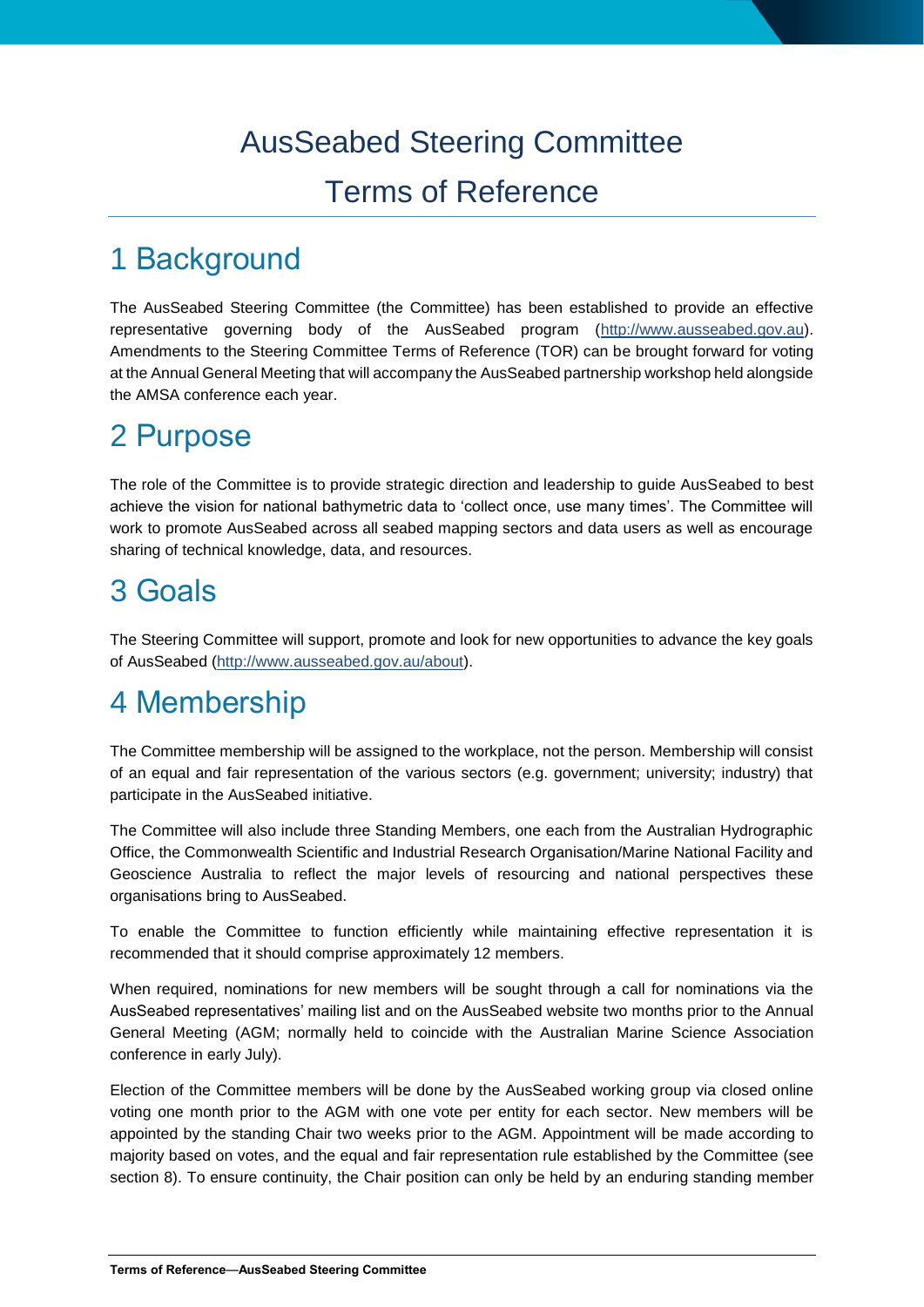of the Committee. To be eligible, the standing member must have served on the SC for a minimum period of one year. If no one is eligible and the Chair wishes to stand down, then an extraordinary meeting will be held to discuss temporary succession. This meeting will discuss the potential for the Vice-Chair to act until such time as a standing committee member is eligible (unless the Vice-Chair has less time in service than the proposed standing committee member).

Vice-Chair and Secretary positions can be held by any member on the committee, however, a member may not occupy more than one role simultaneously.

The Chair, Vice-Chair, and Secretary will hold office for one year from the date of their election. Any of these roles may be elected for a consecutive term on the anniversary of their election if: 1) they are nominated and willing to do so (or self-nominated); 2) they have a majority support in the Steering Committee; and 3) support from their organisation. In the event of multiple nominations for a role, votes will be held to assign the position. If no nominations are brought forward for a role and the previous occupant is no longer willing or able to undertake the duties then a name shall be drawn at random from the pool of remaining steering committee members. Appointment of the Committee Chair, Vice-Chair, and Secretary will be done by the new Committee via closed online voting two weeks prior to the AGM. The appointments will be announced at the AGM by the former Chair.

General membership in the Committee will be for a maximum period of two years. At the end of this term, members can renominate for continued service during the call for representatives to the wider working group. The exception will be the tenures of the inaugural general committee members. These will be either a one-and-a-half year or a two-and-a-half year term to establish a staggered renewal process to ensure continuity between committees.

Members of the Committee may withdraw from service at any time and must notify the Committee Chair as soon as possible, in writing. A decision will then be made by the Chair and Vice-Chair on whether an election will be held, or deferred, until the next call for committee renewal.

In the event that a member of the Committee cannot attend a meeting, a proxy representative should be nominated, with at least a one week notice. If the committee member does not provide a substitute member to represent the organisation then the Chair and Vice-Chair can appoint a proxy. Members may also invite observers to meetings or guests to present relevant information to the committee with the approval of the Chair.

### 5 Roles and Responsibilities of SC Members

- Hold as their primary responsibility the success of AusSeabed.
- Bring the perspectives and priorities of their organisation and, more broadly, the particular sector of the seabed community they represent (e.g. marine survey; fisheries management; marine environmental management)
- Attend and prepare for meetings, including proposing agenda items for meetings and nominate a proxy when unable to attend
- Facilitate the collation and review of feedback or progress on initiatives from their respective sectors, as required by the Committee, in a timely fashion
- Facilitate the acquisition of advice from experts within their workplace and sectors in support of AusSeabed objectives and specific projects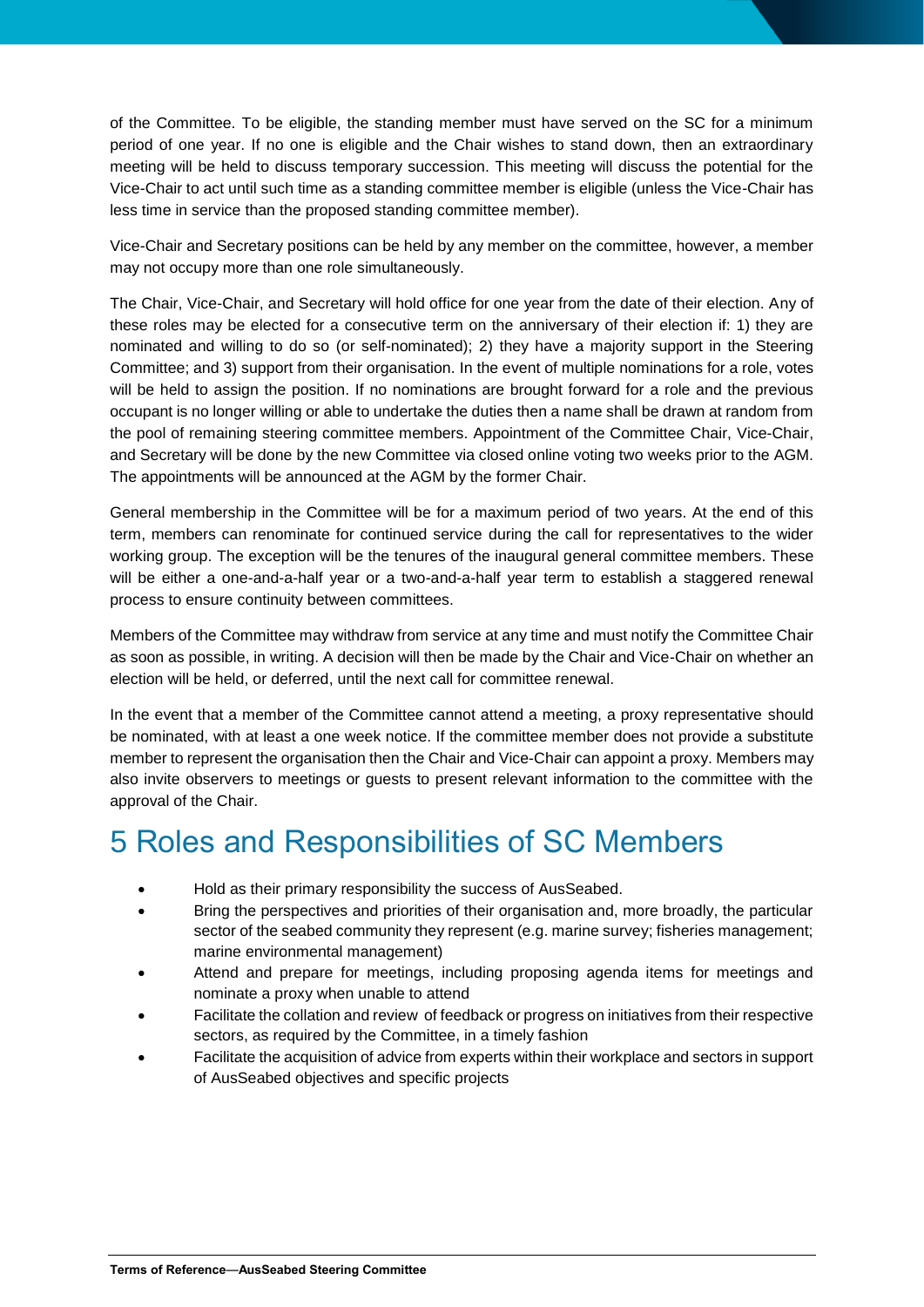### 5.1 Role of the Steering Committee Chair

- Provide a strategic perspective that extends beyond their own organisation (e.g. emerging issues and potential new opportunities that advance the vision of AusSeabed) and can link to international programs
- Provide leadership and ensure the effective operation of the Committee
- Plan meetings and workshops, and develop the agenda in conjunction with the Secretary and/or the other Committee members; ensure that agendas and supporting materials are delivered to members prior to the meeting
- Chair the Committee meetings and AGM according to the following meeting guidelines:
	- o make the purpose of each meeting clear and explain the agenda
	- o call for a member to oversee the checklist of appropriate behaviours
	- o clarify and summarise progress as agenda items are dealt with
	- o ensure action items are completed in a timely manner
	- o keep the meeting moving by ensuring agenda items stick to time limits
	- $\circ$  encourage broad participation in discussions by calling on different members
	- $\circ$  conclude each meeting with a summary of decisions, action items and their agreed time periods
- Ensure that decisions made at meetings are implemented
- Follows up with consistently absent members to determine if they wish to discontinue membership
- Finds replacements for members who discontinue participation
- Ensure nomination and appointment process takes place at end of each term

#### 5.2 Role of the Steering Committee Vice-Chair

- Stand in for the Chair if s/he is away
- Support the Chair in ensuring the Committee runs smoothly
- Help the Chair to plan meetings
- Organise logistics of the meetings
- Deal with specific tasks or issues as defined by the Committee

#### 5.3 Role of the Steering Committee Secretary

- Maintain records and administration of the meetings, including delivering confidential votes
- Uphold the legal requirements of governing documents
- Undertake effective Committee communication and correspondence
- Distribute the outcomes, recommendations and findings of the committee to the AusSeabed community both within Australia and globally after finalising documents with the Committee
- Documents arising from meetings should be forwarded no later than one week after the meeting

### 6 Meetings and Reporting

The Committee will meet three times each year. Two meetings will be held face-to-face, in July (coinciding with the Australian Marine Science Association conference) and in late-November, the third meeting will be held via teleconference in March. The July meeting will be in final preparation for the AusSeabed AGM and collaborators workshop that are held as part of AMSA conference.

Agendas will be circulated by the Chair at least two weeks before any Committee meeting or AGM Partnership assembly.